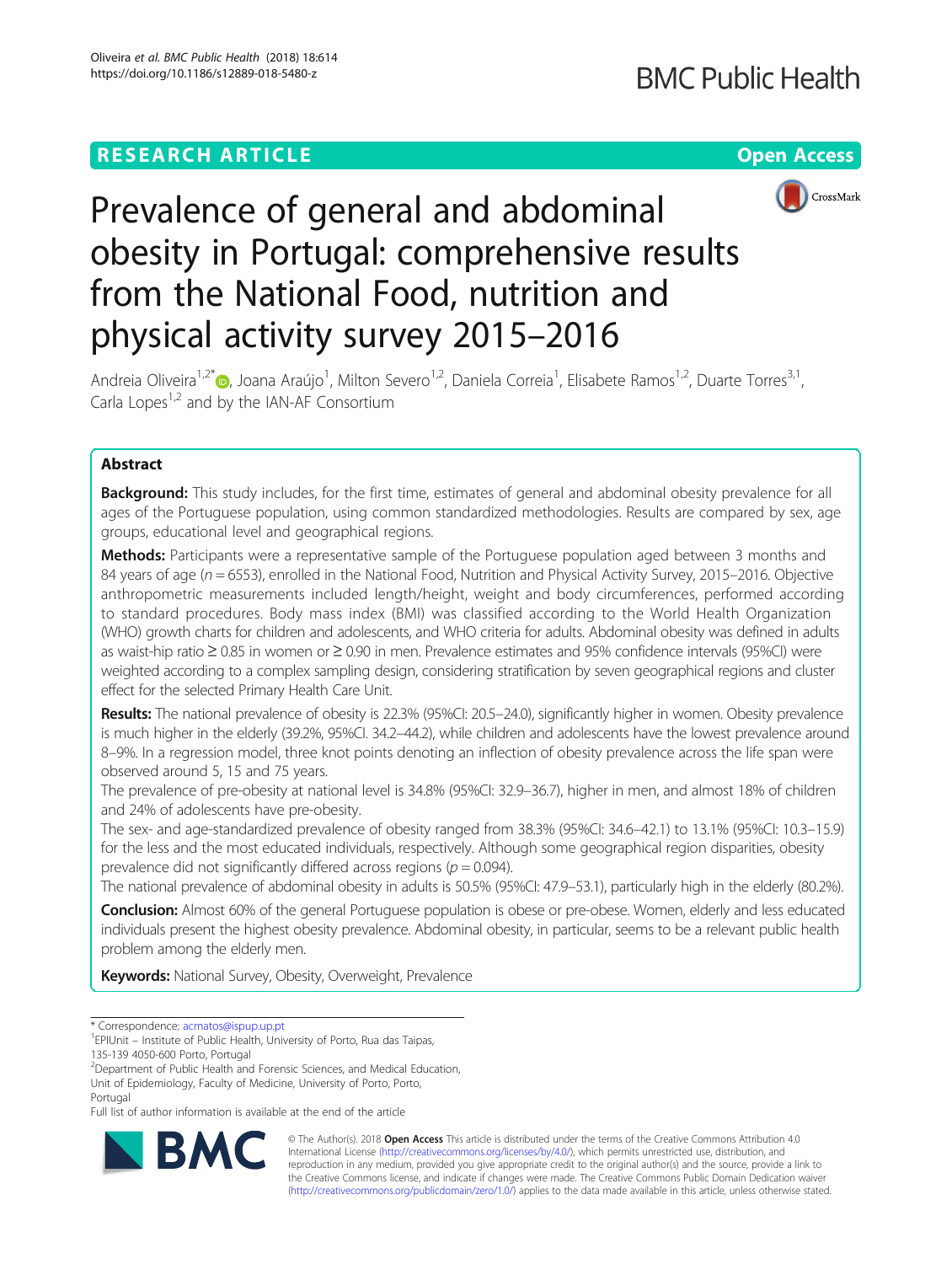## Background

Obesity has well-known associated health consequences, with long-lasting effects on morbidity, such as increased risk of diabetes, cardiovascular diseases, and cancer, but also has established effects on premature mortality [[1\]](#page-8-0). It has a high burden at the population level [\[2](#page-8-0), [3](#page-8-0)] also because of its epidemiological distribution; the prevalence of overweight and obesity has increased substantially over the past three decades. Recent estimates point out an epidemiological transition from underweight to overweight and obesity throughout the world [\[4](#page-8-0)]. Globally, the proportion of adults with a body mass index (BMI) of 25.0 or greater increased from 28.8% in 1980 to 36.9% in 2013 for men and from 29.8% to 38.0% for women, in both developed and developing countries. There have also been substantial increases in the prevalence among children and adolescents, with 23.8% of boys and 22.6% of girls in developed countries being either overweight or obese in 2013 [[5\]](#page-8-0).

Concerns about the health and economic burden of increasing BMI have led to the inclusion of adiposity among the global non-communicable disease targets [\[3](#page-8-0)]. The need for preventive actions of obesity is increasingly acknowledged, but the World Health Organization (WHO) highlights that actions need to be systematic, evidence-based and stakeholder-informed [[6](#page-8-0)]. In fact, there have been widespread calls for regular monitoring of changes in overweight and obesity prevalence in all populations [[7\]](#page-8-0).

In Portugal, data on obesity prevalence based on measured weight and height is only available for some age groups and some of them are out of date. In 2016, the National Health Examination Survey with Physical Exam (INSEF) has provided the prevalence of measured obesity, but only adults 25 to 74 years were included in these estimates [\[8](#page-8-0)]. Prior estimates in adults have been restricted to self-reported data from national health surveys that provided useful trends over time [[9\]](#page-8-0), or objectively measured data from national surveys conducted some years ago  $[10, 11]$  $[10, 11]$  $[10, 11]$  $[10, 11]$ . For pediatric age, available data include nationwide estimates from the WHO European Childhood Obesity Surveillance Initiative (COSI), but only for 6- to 9-year-old children [[12](#page-8-0), [13\]](#page-8-0). Obesity prevalence for Portuguese adolescents is available at the national level from the Health Behaviour in School-aged Children (HBSC), a WHO cross-national survey [[14](#page-8-0), [15](#page-8-0)], but estimates are based on self-reported weight and height. Obesity prevalence in adolescents based on objective measures is available at the national level from 2008 [[16](#page-8-0)] or from other studies only at regional or community level, and for specific age ranges.

The National Food, Nutrition and Physical Activity Survey was conducted in 2015–2016, and includes objective measurements of weight, height, waist and hip circumferences for a broad age range of the population (from 3 months to 84 years), using standardized objective measurements. This Survey provides updated nationwide and regional data on obesity, able to assist Portugal with official indicators at the European level. Therefore, this study aims to describe the distribution of general and abdominal obesity in the Portuguese population, by sex, age groups, educational level and geographical regions.

## **Methods**

Participants were enrolled in the National Food, Nutrition and Physical Activity Survey, 2015–2016 (Portuguese acronym: IAN-AF 2015–2016 Survey), which aimed to collect nationwide and regional data on dietary habits, physical activity and anthropometrics, and to evaluate their relation with other determinants, such as socioeconomic factors. The IAN-AF 2015–2016 Survey was conducted by a Consortium, involving researchers from the University of Porto (Promoter), the University of Lisbon, the National Institute of Health (INSA), the University of Oslo, Norway and the enterprise SilicoLife.

A representative sample of the Portuguese general population, aged between 3 months and 84 years of age, was selected from the National Health Registry, by multistage sampling, in each of the seven Portuguese geographical regions (NUTSII) and weighed according to sex and age groups. Individuals living in collective residences or institutions, living in Portugal for less than 1 year (non-applicable to infants), non-Portuguese speakers, with diminished physical and/or cognitive abilities that hamper participation or dead were excluded.

Two interviews (8 to 15 days apart) were conducted by trained researchers with background in Nutrition or Dietetics, by using Computer-assisted personal interviewing (CAPI), during 12 months (from October 2015 to September 2016). The examination site was the participant's home (< 1%) or the Primary Health Care Unit they belong to, selected according to participant's preference.

A total of 6553 individuals completed the first interview (during which anthropometrics were assessed). The participation rate (calculated as participants divided by eligible plus unknown eligible individuals) was 26.0%. The cooperation rate (participants/eligible individuals) was 33.4%.

An electronic platform (You eAT & Move) was developed to manage the field work and to assist data collection. This e-platform includes the You' module to collect sociodemographic and other health-related data, namely to register anthropometric measurements; the 'eAT24' module for collection of food consumption data by a 24-h recall (or food diaries); and the 'MOVE' module for data collection on physical activity. Most of the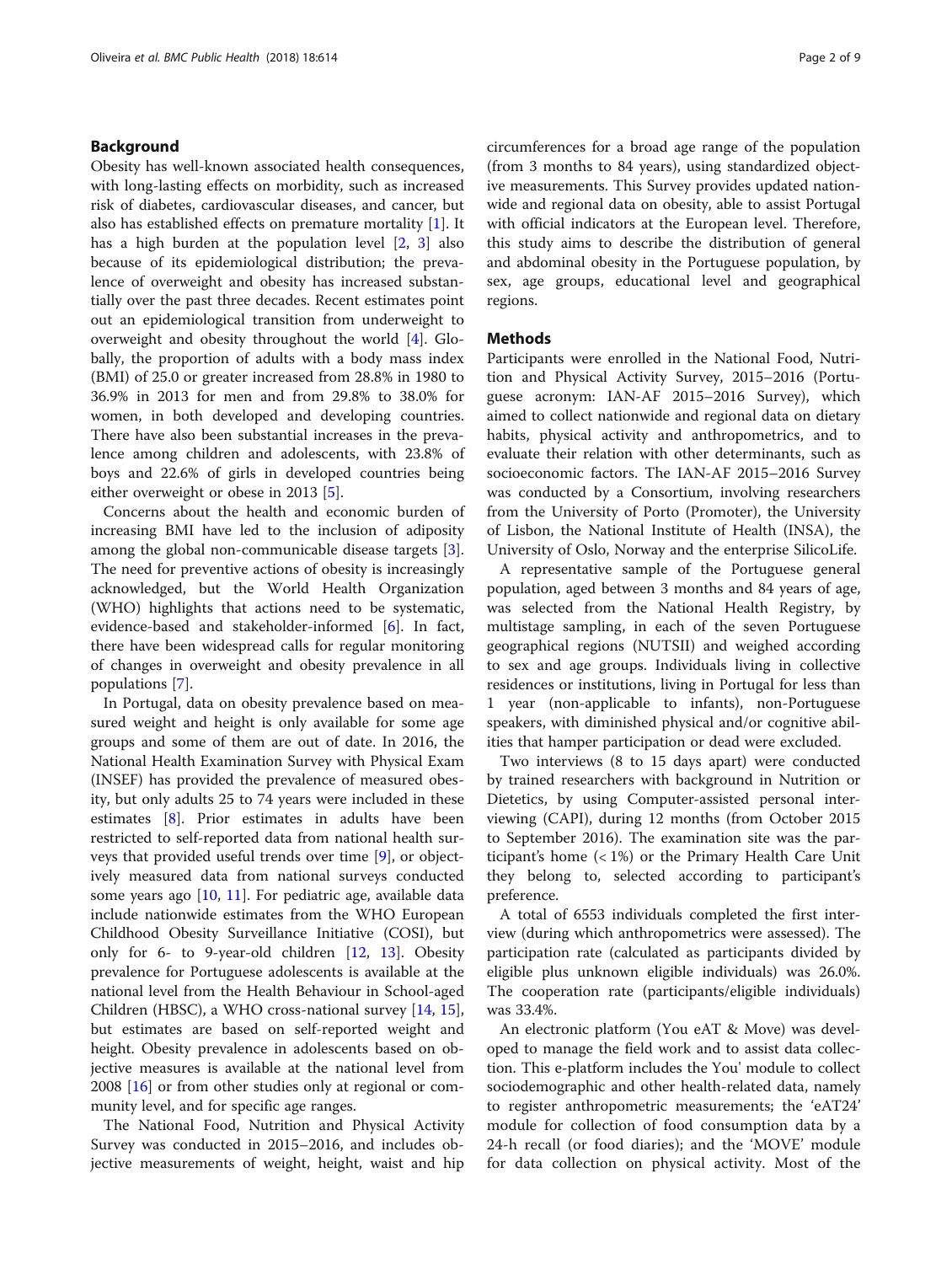procedures of data collection were adapted from the European Food Safety Authority Guidance in view of the EU Menu methodology [[17](#page-8-0)].

More detailed information on design and methods of the IAN-AF 2015–2016 Survey is described elsewhere [[18](#page-8-0)].

## Anthropometrics

Objective anthropometric measurements, including length/height, weight and body circumferences, were performed in both children and adults according to standard procedures [[19\]](#page-8-0), by trained observers. Data on anthropometrics retrieved from the health booklets or self-reported were also assessed, but in the current study were only used to check validity of the objective measurements.

Height was measured to the nearest centimetre, with participants in a stand position with light clothing and barefoot, using a portable wall stadiometer (SECA® 213, Hamburg, Germany). For children with less than 2 years of age, recumbent length was measured to the nearest 0. 1 cm with a measuring rod with large callipers (SECA® 207; Hamburg, Germany).

Body weight was measured in the same conditions, to the nearest tenth of a kilogram using a digital scale (SECA® 813, Hamburg, Germany). For children with less than 2 years of age, a specific pediatric digital weight scale was used (SECA® 354, Hamburg, Germany) and measurements were performed with participants naked and, whenever accepted, without diaper, to the nearest 0. 01 cm.

Waist and hip circumferences were measured in all age groups except in children of less than 3 years of age and in pregnant women. Waist circumference was measured at the level of the narrowest point between the lower costal border and the top of the iliac crest, perpendicular to the long axis of the trunk. The measurement was taken at the end of a normal expiration. Hip circumference was measured at the level of greatest posterior protuberance of the buttocks, perpendicular to the long axis of the trunk. All these body circumferences were measured on the skin using an anthropometric tape, to the nearest 0.1 cm, with the subject in a relaxed standing position, with the feet slightly apart and mass equally distributed on both feet.

More detailed information on the measurement procedures and conditions could be found in the Procedures Manual of the project, available in Portuguese through the website [ian-af.up.pt](http://af.up.pt).

Some quality control procedures were adopted: initial training with a certificated anthropometrist and ongoing training by Regional Coordinators of field work, in some cases by using distance electronic devices; a bubble level was used to check the best position for the equipment in the room; a small platform was used to allow

the direct observation of values from the stadiometer; the calibration of scales using standard weights of 5000 g and 500 g and their combinations was performed; to check possible information bias, preliminary statistical analysis during fieldwork was conducted, namely comparing the distribution of participant's anthropometrics by interviewer; and related doubts were registered in an editor book to be solved by the research team.

Body mass index was calculated as weight over the squared height and three main categories - underweight/ normal weight, pre-obesity and obesity - were defined according to the WHO standards (for children and adolescents age and sex-specific BMI z-scores were used) [[20](#page-8-0)–[23](#page-8-0)]. Out of the 6553 individuals who performed the first interview, 6235 had weight and length/height measured and valid. Pregnant women ( $n = 59$ ), a subject with dwarfism and eight individuals in critical conditions, namely with oedema and tubes, were excluded from analysis, totalling 6167 individuals (3208 women and 2959 men).

In adults (≥18 years), abdominal obesity was also defined according to waist-hip ratio, available for 4012 individuals. A substantially increased risk of metabolic complications was defined if the waist-hip ratio was ≥0. 85 in women or  $\geq$  0.90 in men, according to the WHO criteria [[24\]](#page-8-0).

## Socioeconomic data

Sex and age were automatically imported from datasets obtained from the National Health Registries. Age was calculated by the subtraction between the evaluation date and birth date. These data were checked during the first contact with the participants.

The number of completed years of schooling was asked to each participant. For children and adolescents, the highest number of completed years of schooling of one of the parents was considered. Three categories of educational level were defined (no formal education to 2nd cycle of basic education, 3rd cycle of basic education to high school, and higher education).

The geographical region of each participant was decided based on the location of the Primary Health Care Unit to which participants belong to. Seven Statistical Geographical Units - NUTS II (North, Centre, Lisbon Metropolitan Area, Alentejo, Algarve, Madeira and Azores) were considered.

## **Statistics**

Prevalence estimates were weighted according to the complex sampling design, considering stratification by the seven Portuguese geographical regions (NUTS II) and cluster effect for the selected Primary Health Care Unit. The respective 95% confidence intervals (95%CI) were provided.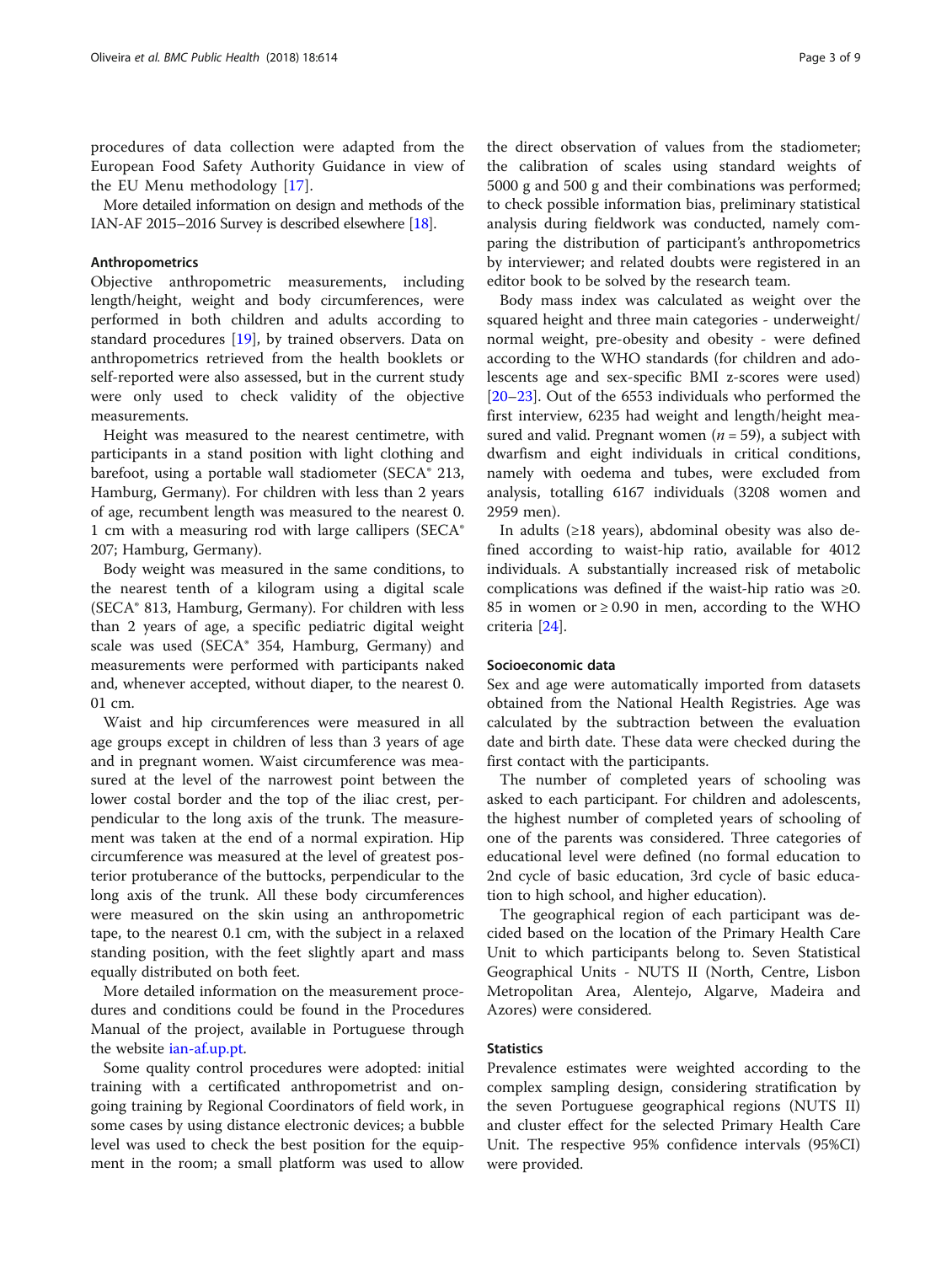Prevalence estimates according to sex, age groups, educational level or geographical region were compared by the Qui-squared test. When comparing estimates by geographical regions or by educational levels, standardization for sex and age considering the distribution of the Portuguese population, according to data from the last CENSUS [\[25](#page-8-0)], was also performed.

To evaluate the trend of obesity prevalence with age, B-Spline basis for polynomial splines generalized additive models within weighted logistic regression were used [[26](#page-8-0)].

A significance level of 5% was assumed. Analyses were performed using the library "survey" of R software (The R Project for Statistical Computing), version 3.4.0 for Windows.

## Results

The national prevalence of obesity is 22.3% (95%CI: 20. 5–24.0), significantly higher in women (24.3%, 95%CI: 21.9–26.7 vs. 20.1%, 95%CI: 17.5–22.7). Obesity prevalence increases with increasing age, with the lowest prevalence in children (7.7%, 95%CI: 4.6–10.9) and the highest in the elderly (39.2%, 95%CI: 34.2–44.2) (Table 1). In each age group, no significant differences were found between sexes (Additional file [1:](#page-7-0) Table S1).

An additional analysis was conducted, estimating the obesity prevalence by a regression model, based on the observed prevalence by 5-years age groups (Additional file [2](#page-7-0): Figure S1). Three knot points denoting an

inflection of obesity prevalence across the life span were observed around 5, 15 and 75 years.

The prevalence of pre-obesity at national level is 34.8% (95%CI: 32.9–36.7). Pre-obesity is higher in men (38.9%, 95%CI: 36.0–41.7), than in women (30.7, 95%CI: 28.1– 33.2), and in the elderly (41.8%) (Table 1). Almost 18% of children and 24% of adolescents have pre-obesity. Due to the very low prevalence of underweight individuals (1%), this category was merged with normal weight group. Approximately 40% of the Portuguese population (43.0%, 95%CI: 40.7–45.2) is underweight/normal weight.

The prevalence of obesity and pre-obesity is significantly higher in the less educated individuals. The national sex and age-standardized prevalence of obesity ranged between 38.3% (95%CI: 34.6–42.1) and 13.1% (95%CI: 10.3–15.9) for the less and the most educated individuals, respectively. Prevalence differences according to the educational level were less evident in children and adolescents than in adults  $(≥18$  years) and among these, much more evident for obesity prevalence (Table [2\)](#page-4-0).

Figure [1](#page-5-0) shows the spatial distribution of obesity and pre-obesity prevalence in the national sample, according to the seven geographical regions. For comparing prevalence across regions, we standardized estimates for sex and age. Standardized obesity prevalence is higher in Azores (32.9%) and Alentejo (27.6%), and lower in the Center (19.0%) and North (21.5%) of the country (results

Table 1 Prevalence of body mass index categories<sup>a</sup>, for the national sample, by sex and age groups

|                           | National        | Women           | Men             |                 | Children (< 10 years) Adolescents (10-17 years) Adults (18-64 years) |                 | Elderly (65-84 years) |
|---------------------------|-----------------|-----------------|-----------------|-----------------|----------------------------------------------------------------------|-----------------|-----------------------|
| Obesity                   |                 |                 |                 |                 |                                                                      |                 |                       |
| $\Gamma$                  | 1198            | 674             | 524             | 73              | 72                                                                   | 777             | 276                   |
| Ñ                         | 2.244.500       | 1.232.890       | 1.011.610       | 59.282          | 74.406                                                               | 1.488.445       | 622.367               |
| weighted % <sup>b</sup>   | 22.3%           | 24.3%           | 20.1%           | 7.7%            | 8.7%                                                                 | 21.6%           | 39.2%                 |
| 95% CI                    | $[20.5 - 24.0]$ | $[21.9 - 26.7]$ | $[17.5 - 22.7]$ | $[4.6 - 10.9]$  | $[5.5 - 12.0]$                                                       | $[19.5 - 23.8]$ | $[34.2 - 44.2]$       |
| Pre-obesity               |                 |                 |                 |                 |                                                                      |                 |                       |
| n                         | 1830            | 830             | 1000            | 173             | 163                                                                  | 1181            | 313                   |
| Ñ                         | 3.506.169       | 1.553.537       | 1.952.632       | 132.074         | 200.559                                                              | 2.509.942       | 663.594               |
| weighted % <sup>b</sup>   | 34.8%           | 30.7%           | 38.9%           | 17.3%           | 23.6%                                                                | 36.5%           | 41.8%                 |
| 95% CI                    | $[32.9 - 36.7]$ | $[28.1 - 33.2]$ | $[36.0 - 41.7]$ | $[13.7 - 20.8]$ | $[19.6 - 27.5]$                                                      | $[34.2 - 38.8]$ | $[36.5 - 47.0]$       |
| Underweight/normal weight |                 |                 |                 |                 |                                                                      |                 |                       |
| n                         | 3139            | 1704            | 1435            | 1217            | 457                                                                  | 1323            | 142                   |
| Ñ                         | 4.334.756       | 2.277.584       | 2.057.173       | 573.687         | 576.374                                                              | 2.882.384       | 302.312               |
| weighted % <sup>b</sup>   | 43.0%           | 45.0%           | 41.0%           | 75.0%           | 67.7%                                                                | 41.9%           | 19.0%                 |
| 95% CI                    | $[40.7 - 45.2]$ | $[42.0 - 48.0]$ | $[37.9 - 44.1]$ | $[70.8 - 79.1]$ | $[63.3 - 72.1]$                                                      | $[39.2 - 44.5]$ | $[14.1 - 24.0]$       |
| $p$ -value <sup>c</sup>   |                 | $p = 0.024$     |                 | p < 0.001       |                                                                      |                 |                       |

n sample size,  $\hat{N}$  estimated population size, 95%CI 95% confidence intervals <sup>a</sup>BMI categories defined according to the World Health Organization criteria <sup>b</sup>Prevalence weighted for the distribution of the Portuguese population P-value comparing the prevalence of obesity vs. the other categories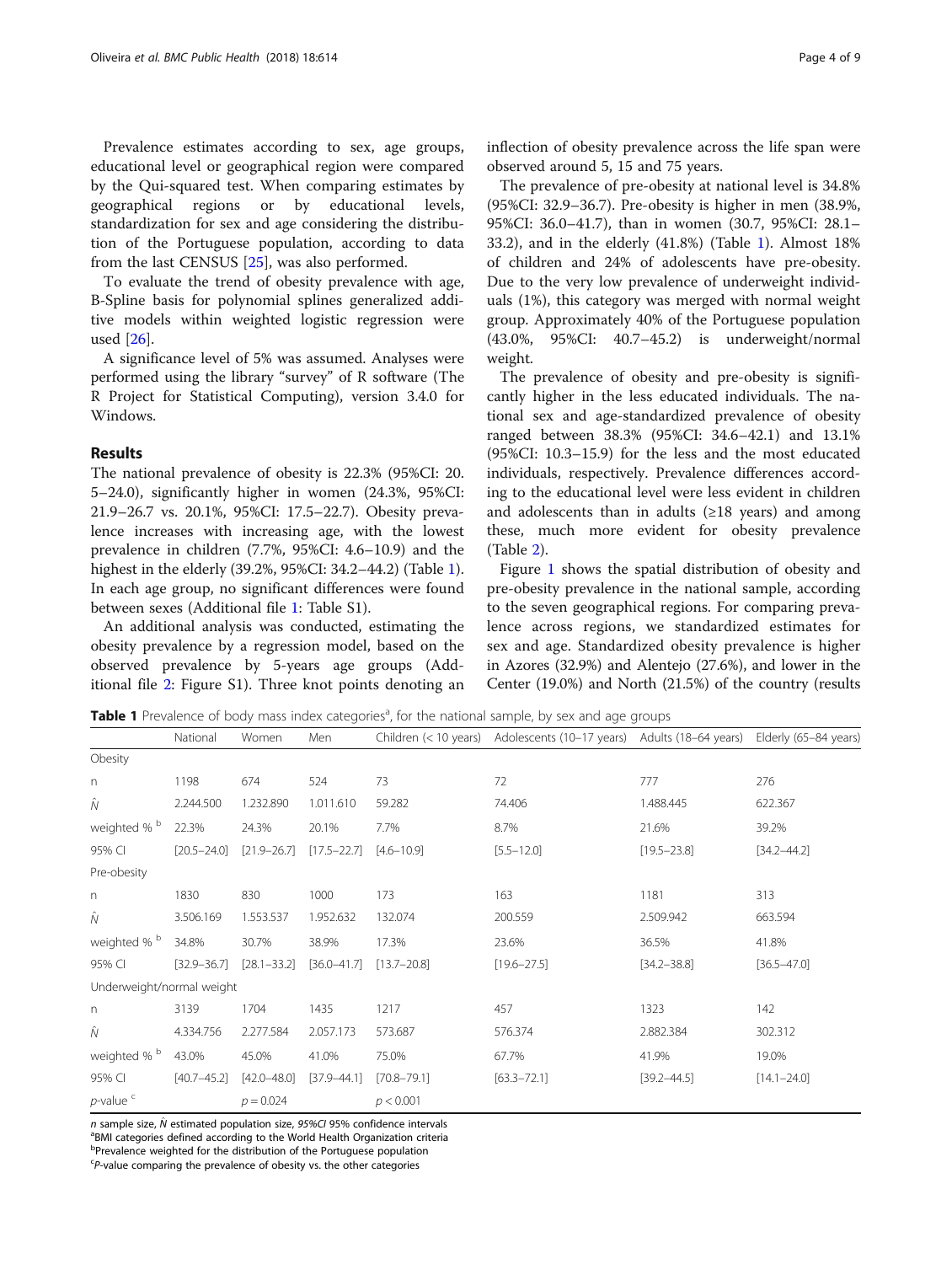<span id="page-4-0"></span>only shown in text), close to the national prevalence (22.3%). For pre-obesity, the estimates were higher in Madeira (37.0%) and Algarve (37.3%). Although some geographical region disparities, differences between obesity prevalence across regions were not statistically significant ( $p = 0.094$ ).

The national prevalence of abdominal obesity (defined based on a waist-hip ratio of substantially increased risk of metabolic complications) in adults is 50.5% (95%CI: 47.9–53.1), significantly higher in men (62.0% vs. 39.2%) and much higher in the elderly (80.2% vs. 42.7% in adults < 65 years) (Table [3\)](#page-6-0). Lower educational level was also associated with higher prevalence of abdominal obesity, after standardization for age and sex, although in the elderly the disparities due to the educational level are smaller. Age- and sex-standardized prevalence of abdominal obesity is higher in Azores (61.7%) and in the Center region (59.8%), and lower in the Lisbon Metropolitan Area (45.5%) and in the North (47.9%) (Table [3](#page-6-0)).

## **Discussion**

More than 20% of the Portuguese population is obese, according to the WHO criteria, and six in each ten Portuguese are overweight (pre-obese or obese). Obesity prevalence is higher in women (24.3% vs. 20.1%), and among the elderly (39.2%).

The magnitude of obesity is massive around the world. According to a WHO report, in 2014, 11% of men and 15% of women aged 18 years and older were obese worldwide [\[3\]](#page-8-0). Our estimate for Portugal is even higher that the worldwide prevalence (22% of adults and 39% of the elderly are obese), putting into evidence the importance and priority of this public health challenge in our country. In all WHO regions, women are more likely to be obese than men, corroborating our results, that could be further explained by factors related with the hormonal milieu and the environmental and behavioural determinants which predisposes women to excessive weight gain across the life span [[27\]](#page-8-0).

| Table 2 Prevalence of body mass index categories <sup>a</sup> , by educational level <sup>b</sup> and age groups |
|------------------------------------------------------------------------------------------------------------------|
|------------------------------------------------------------------------------------------------------------------|

|                                           | National                  |                              |                         | $<$ 18 years              |                              |                         | $\geq$ 18 years           |                              |                         |
|-------------------------------------------|---------------------------|------------------------------|-------------------------|---------------------------|------------------------------|-------------------------|---------------------------|------------------------------|-------------------------|
|                                           |                           |                              |                         |                           |                              |                         |                           |                              |                         |
|                                           | None,1st and<br>2nd cycle | 3rd cycle and<br>high school | Higher<br>education     | None,1st and<br>2nd cycle | 3rd cycle and<br>high school | Higher<br>education     | None,1st and<br>2nd cycle | 3rd cycle and<br>high school | Higher<br>education     |
| Obesity                                   |                           |                              |                         |                           |                              |                         |                           |                              |                         |
| $\Gamma$                                  | 592                       | 435                          | 169                     | 26                        | 85                           | 34                      | 566                       | 350                          | 135                     |
| Ñ                                         | 1.115.485                 | 797.234                      | 325.902                 | 27.695                    | 77.245                       | 28.749                  | 1.087.790                 | 719.989                      | 297.153                 |
| weighted % <sup>c</sup><br>$(95\%CI)$     | 38.5<br>$[34.8 - 42.2]$   | 17.1<br>$[14.8 - 19.3]$      | 13.2<br>$[10.3 - 16.1]$ | 13.0<br>$[7.3 - 18.6]$    | 9.9<br>$[7.1 - 12.7]$        | 4.8<br>$[2.2 - 7.3]$    | 40.6<br>$[36.7 - 44.4]$   | 18.5<br>$[15.9 - 21.1]$      | 15.9<br>$[12.2 - 19.6]$ |
| standardized % <sup>d</sup><br>$(95\%CI)$ | 38.3<br>$[34.6 - 42.1]$   | 16.9<br>$[14.8 - 19.1]$      | 13.1<br>$[10.3 - 15.9]$ | 13.0<br>$[7.2 - 18.7]$    | 9.8<br>$[7.3 - 12.2]$        | 4.6<br>$[2.3 - 6.9]$    | 40.4<br>$[36.5 - 44.3]$   | 18.4<br>$[15.9 - 20.9]$      | 15.8<br>$[12.3 - 19.3]$ |
| Pre-obesity                               |                           |                              |                         |                           |                              |                         |                           |                              |                         |
| n                                         | 611                       | 786                          | 426                     | 53                        | 161                          | 118                     | 558                       | 625                          | 308                     |
| $\hat{N}$                                 | 1.124.068                 | 1.612.171                    | 759.117                 | 55.865                    | 152.021                      | 120.569                 | 1.068.204                 | 1.460.150                    | 638.548                 |
| weighted % <sup>c</sup><br>$(95\%CI)$     | 38.8<br>$[34.8 - 42.8]$   | 34.5<br>$[31.8 - 37.2]$      | 30.7<br>$[27.6 - 33.8]$ | 26.2<br>$[18 - 34.3]$     | 19.5<br>$[15.5 - 23.6]$      | 20.0<br>$[16.0 - 23.9]$ | 39.8<br>$[35.6 - 44.1]$   | 37.5<br>$[34.4 - 40.6]$      | 34.2<br>$[30.2 - 38.3]$ |
| standardized % <sup>d</sup><br>$(95\%CI)$ | 39.2<br>$[35.2 - 43.2]$   | 34.7<br>$[32.1 - 37.4]$      | 30.9<br>$[27.7 - 34.0]$ | 26<br>$[18.0 - 34.0]$     | 19.1<br>$[15.3 - 23.0]$      | 20.4<br>$[16.4 - 24.4]$ | 40.3<br>$[36.0 - 44.6]$   | 37.9<br>$[34.9 - 41.0]$      | 34.2<br>$[30.1 - 38.2]$ |
| Underweight/normal weight                 |                           |                              |                         |                           |                              |                         |                           |                              |                         |
| n                                         | 436                       | 1570                         | 1119                    | 159                       | 822                          | 680                     | 277                       | 748                          | 439                     |
| $\hat{N}$                                 | 656.053                   | 2.262.101                    | 1.385.222               | 130.035                   | 548.491                      | 455.011                 | 526.018                   | 1.713.609                    | 930.211                 |
| weighted % <sup>c</sup><br>(95%CI)        | 22.7<br>$[19.2 - 26.1]$   | 48.4<br>$[45.3 - 51.5]$      | 56.1<br>$[52 - 60.2]$   | 60.9<br>$[52.1 - 69.7]$   | 70.5<br>$[66.1 - 75.0]$      | 75.3<br>$[70.9 - 79.6]$ | 19.6<br>$[16.1 - 23.1]$   | 44<br>$[40.5 - 47.5]$        | 49.9<br>$[44.8 - 54.9]$ |
| standardized % <sup>d</sup><br>$(95\%CI)$ | 22.5<br>$[19.2 - 25.8]$   | 48.3<br>$[45.4 - 51.2]$      | 56<br>$[51.9 - 60.0]$   | 61.0<br>$[52.3 - 69.7]$   | 71.1<br>$[66.9 - 75.4]$      | 75.0<br>$[70.8 - 79.3]$ | 19.3<br>$[15.9 - 22.6]$   | 43.7<br>$[40.3 - 47.0]$      | 50.0<br>$[45.0 - 55.0]$ |
| p-value <sup>e</sup>                      | p < 0.001                 |                              |                         | $p = 0.004$               |                              |                         | p < 0.001                 |                              |                         |

n sample size,  $\hat{N}$  estimated population size, 95%CI 95% confidence intervals

<sup>a</sup>BMI categories defined according to the World Health Organization criteria

 $b$ Subjects with missing value in education were excluded from analysis ( $n = 23$ )<br>Serovalence weighted for the distribution of the Pertuguese population

Prevalence weighted for the distribution of the Portuguese population

d<br>Prevalence standardized for sex and age

eP-value comparing the prevalence of obesity vs. the other categories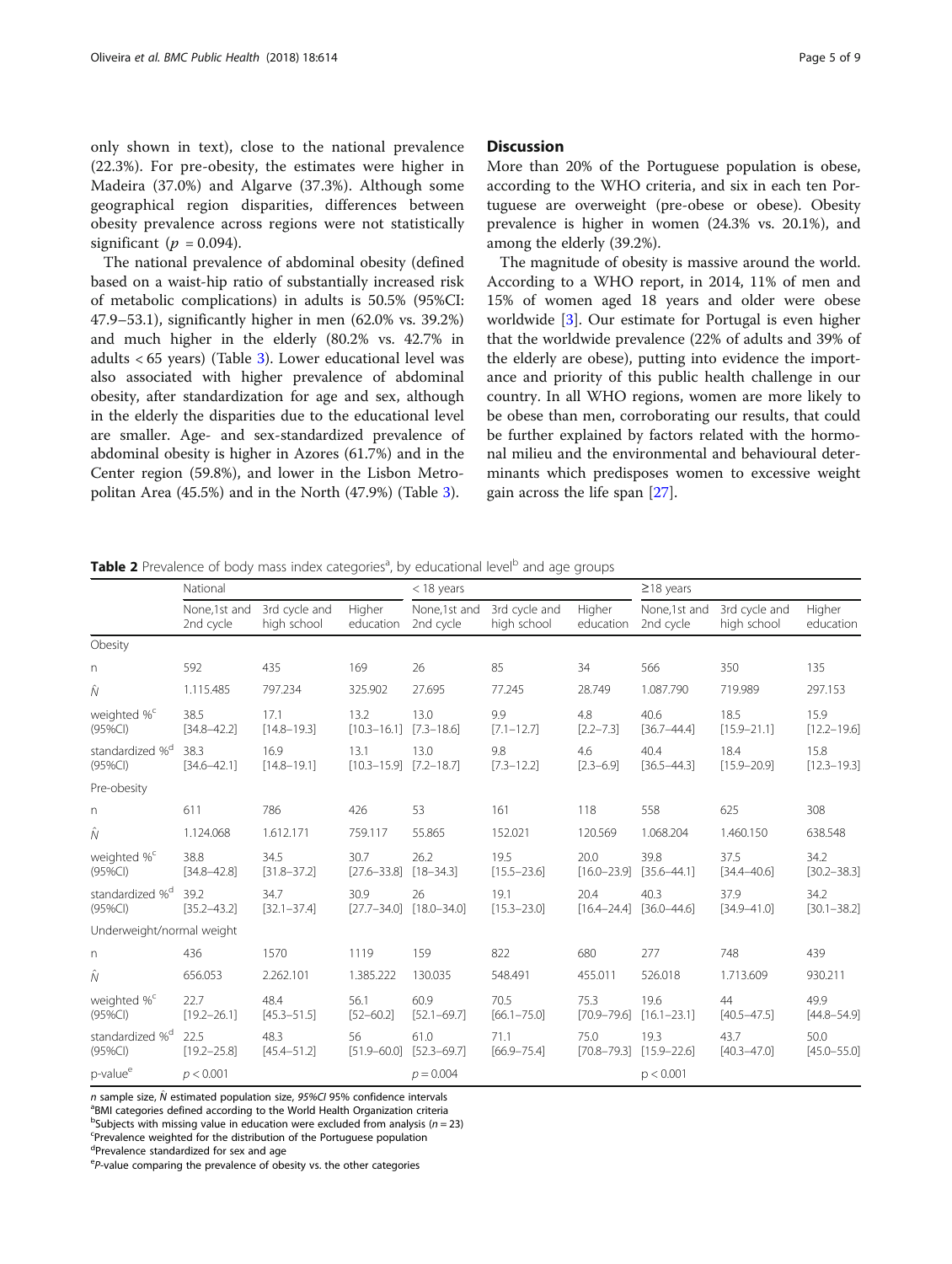<span id="page-5-0"></span>

The increased obesity prevalence among the elderly is of outstanding note. A more detailed analysis, estimating obesity prevalence in a regression model denoted a peak of obesity prevalence around 70–75 years, decreasing thereafter (data provided in Additional file [2:](#page-7-0) Figure S1). This knot point at 75 years (representing an inflection of the obesity prevalence) could be explained by a higher survival of those with less accumulation of fat and less health-metabolic complications. We cannot also rule out the fact that our sample is a representative sample of the general population, not including institutionalised elderly (with higher odds of undernutrition), which may lead to an overestimation of obesity prevalence in this age group.

In Portugal, data obtained at the national level on a regular basis is limited to the National Health Surveys, based on self-reported weight and height. The last National Health Survey 2014 [[28\]](#page-8-0) reported 16.4% of obesity among individuals of 18 years or older, which is likely to be underestimated due to the selfreported nature of measurements. The First National Examination Survey with Physical Exam (INSEF 2015) [[8\]](#page-8-0) has provided the prevalence of obesity and preobesity based on measured BMI, and according to WHO criteria, methodologies comparable with our Survey. However, the sampling frame was not the same and they have only included adults 25 to 74 years of age, for which a national prevalence of 28.7% was reported (32.1% in women and 24.9% in men). The obesity prevalence by age groups was also similar, increasing with age categories.

Other national estimates performed in the past for the adult population  $(+ 18 \text{ years})$  [[10](#page-8-0), [11](#page-8-0), [29](#page-8-0)] have reported lower obesity prevalence, which could reflect different samplings and methodologies, or an expected increase of obesity prevalence over time, corroborated with worldwide trends [[4,](#page-8-0) [5\]](#page-8-0).

Half of the adult population has abdominal obesity, meaning a substantially increased risk of metabolic complications. The prevalence is higher in males and increases with age, reaching 90.1% in males of 65 years or older. These results are in accordance with data from INSEF [\[30](#page-8-0)], and reinforce the need for community interventions, targeting in particular the elderly.

In the present study, abdominal obesity was defined based on waist-hip ratio, a measure that takes into account the effect of abdominal fat but also of peripheral fat (located in the upper and lower members). There is evidence that peripheral fat may have a protective effect on cardiovascular outcomes [[31,](#page-8-0) [32](#page-8-0)]. Thus, waist-hip ratio seems to reflect the separate and opposing metabolic effects of central and peripheral adiposity, which supports its use as a measure of central adiposity with high cardiometabolic impact.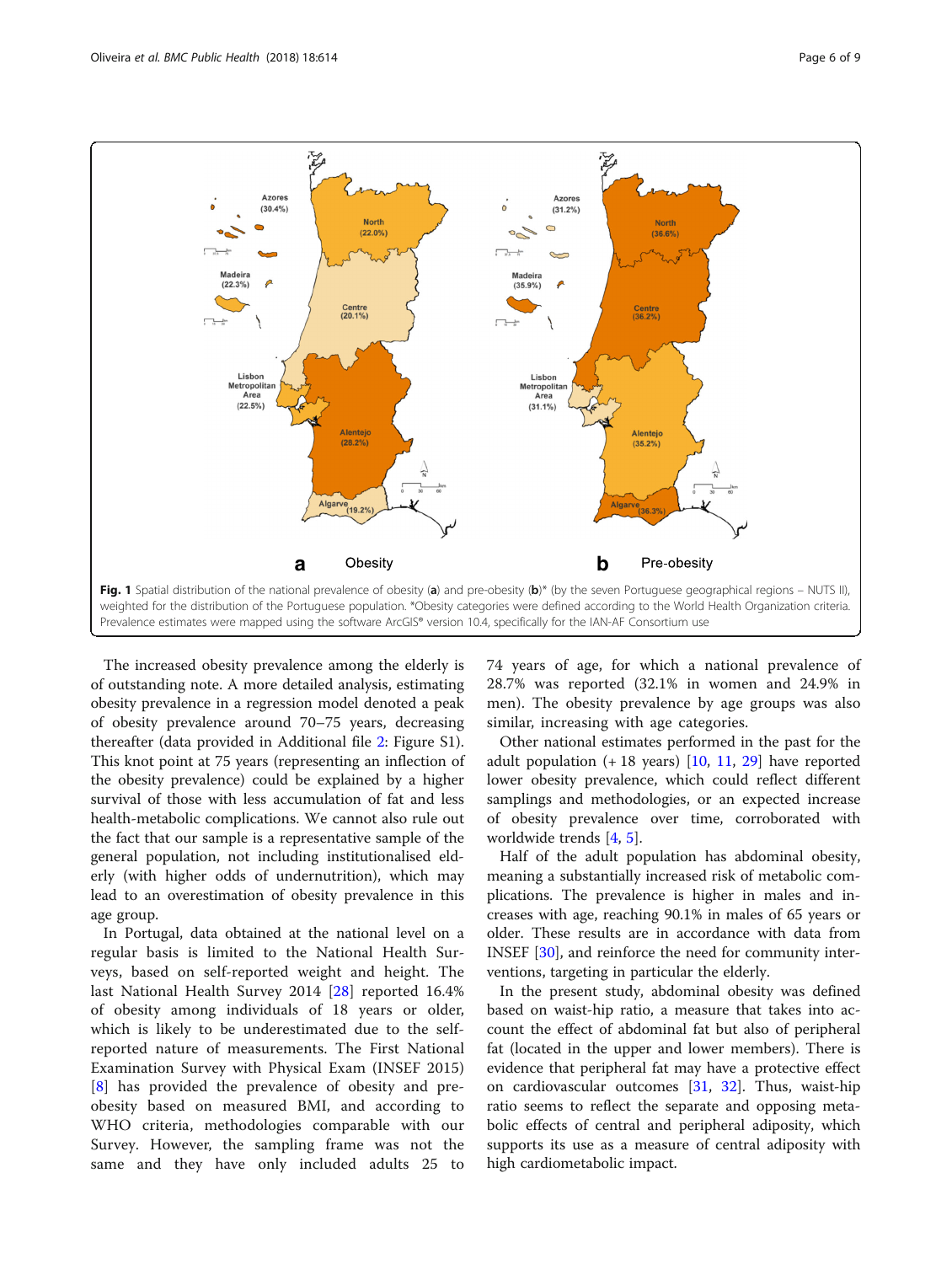|                           | n    | $\hat{N}$ | weighted % <sup>b</sup> | 95% CI          | standardized % c | 95% CI          |
|---------------------------|------|-----------|-------------------------|-----------------|------------------|-----------------|
| National (≥18 years)      |      |           |                         |                 |                  |                 |
| Total                     | 4012 | 4.424.680 | 50.5%                   | $[47.9 - 53.1]$ |                  |                 |
| Women                     | 2120 | 1.729.600 | 39.2%                   | $[35.8 - 42.5]$ |                  |                 |
| Men                       | 1892 | 2.695.080 | 62.0%                   | $[58.9 - 65.1]$ |                  |                 |
| Adults (18-64 years)      |      |           |                         |                 |                  |                 |
| Total                     | 3281 | 2.959.422 | 42.7%                   | $[40.1 - 45.2]$ |                  |                 |
| Women                     | 1766 | 1.008.970 | 29.5%                   | $[26.6 - 32.5]$ |                  |                 |
| Men                       | 1515 | 1.950.453 | 55.4%                   | $[51.9 - 58.8]$ |                  |                 |
| Elderly (65-84 years)     |      |           |                         |                 |                  |                 |
| Total                     | 731  | 1.465.258 | 80.2%                   | $[75.7 - 84.6]$ |                  |                 |
| Women                     | 354  | 720.630   | 71.9%                   | $[65.0 - 78.9]$ |                  |                 |
| Men                       | 377  | 744.628   | 90.1%                   | $[85.1 - 95.2]$ |                  |                 |
| Educational level         |      |           |                         |                 |                  |                 |
| National                  |      |           |                         |                 |                  |                 |
| None,1st and 2nd cycle    | 1401 | 2.209.083 | 76.0%                   | $[72.7 - 79.3]$ | 76.1%            | $[72.9 - 79.3]$ |
| 3rd cycle and high school | 1723 | 1.579.598 | 40.1%                   | $[36.7 - 43.5]$ | 40.4%            | $[37.0 - 43.8]$ |
| Higher education          | 882  | 611.000   | 32.2%                   | $[26.6 - 37.9]$ | 32.7%            | $[27.7 - 37.7]$ |
| Adults (18-64 years)      |      |           |                         |                 |                  |                 |
| None. 1st and 2nd cycle   | 857  | 1.158.302 | 71.0%                   | $[66.5 - 75.5]$ | 70.9%            | $[66.5 - 75.3]$ |
| 3rd cycle and high school | 1597 | 1.281.906 | 35.9%                   | $[32.4 - 39.3]$ | 36.1%            | $[32.6 - 39.5]$ |
| Higher education          | 826  | 519.214   | 30.0%                   | $[25.1 - 34.9]$ | 30.5%            | $[26.2 - 34.7]$ |
| Elderly (65-84 years)     |      |           |                         |                 |                  |                 |
| None. 1st and 2nd cycle   | 544  | 1.050.781 | 82.4%                   | $[77.1 - 87.6]$ | 82.7%            | $[77.6 - 87.8]$ |
| 3rd cycle and high school | 126  | 297.692   | 82.1%                   | $[74.1 - 90.1]$ | 82.6%            | $[74.9 - 90.3]$ |
| Higher education          | 56   | 91.786    | 55.7%                   | $[35.1 - 76.3]$ | 55.2%            | $[33.6 - 76.7]$ |
| Geographical region       |      |           |                         |                 |                  |                 |
| North                     | 697  | 1.441.260 | 47.4%                   | $[42.4 - 52.5]$ | 47.9%            | $[42.7 - 53.2]$ |
| Centre                    | 657  | 1.219.171 | 61.4%                   | $[55.2 - 67.6]$ | 59.8%            | $[54.1 - 65.5]$ |
| Lisbon Metropolitan Area  | 526  | 1.022.659 | 44.1%                   | $[39.6 - 48.6]$ | 45.5%            | $[41.3 - 49.7]$ |
| Alentejo                  | 483  | 309.731   | 52.3%                   | $[47.3 - 57.3]$ | 50.1%            | $[46.5 - 53.7]$ |
| Algarve                   | 494  | 190.055   | 50.5%                   | $[46.9 - 54.1]$ | 50.6%            | $[47.5 - 53.8]$ |
| Madeira                   | 566  | 113.373   | 48.6%                   | $[42.2 - 55.0]$ | 51.5%            | $[46.3 - 56.6]$ |
| Azores                    | 589  | 128.431   | 58.6%                   | $[51.5 - 65.7]$ | 61.7%            | $[54.6 - 68.8]$ |

<span id="page-6-0"></span>Table 3 Prevalence of substantially increased risk of waist-hip ratio<sup>a</sup> in the national sample of adults ( $\geq$ 18 years), by sex, age group, geographical region and educational level

Comparisons of abdominal obesity prevalence between sexes, educational level and geographic region were all statistically significant (p < 0.001; only when comparing educational level in the elderly  $p = 0.004$ )

n sample size,  $\hat{N}$ estimated population size, 95%CI 95% confidence intervals

<sup>a</sup>Category of substantially increased risk of metabolic complications defined according to the World Health Organization criteria (waist-hip ratio ≥ 0.85 in women and  $\geq$  0.90 in men) [[34\]](#page-8-0)

**PPrevalence weighted for the distribution of the Portuguese population** 

<sup>c</sup>Prevalence standardized for sex and age

When considering only the waist circumference estimate (highly correlated with BMI), prevalence estimates are in general lower; the national prevalence in adults is 34.2% (95 CI%: 31.8–36.6), higher in women (41.6%, 95% CI: 38.3–44.9 vs. 26.7%, 95% CI: 23.6–29.8), and much higher in the elderly (≥65 years: 62.4%, 95% CI: 57.7–67.

1). Other measures, such as waist-to-height have been described as an indicator of abdominal obesity [[33](#page-8-0), [34](#page-8-0)], however a recent studied have highlighted that when compared with DXA measurements, waist-height ratio was more strongly correlated with total fat than abdominal fat in 7 years-old children [\[35\]](#page-8-0).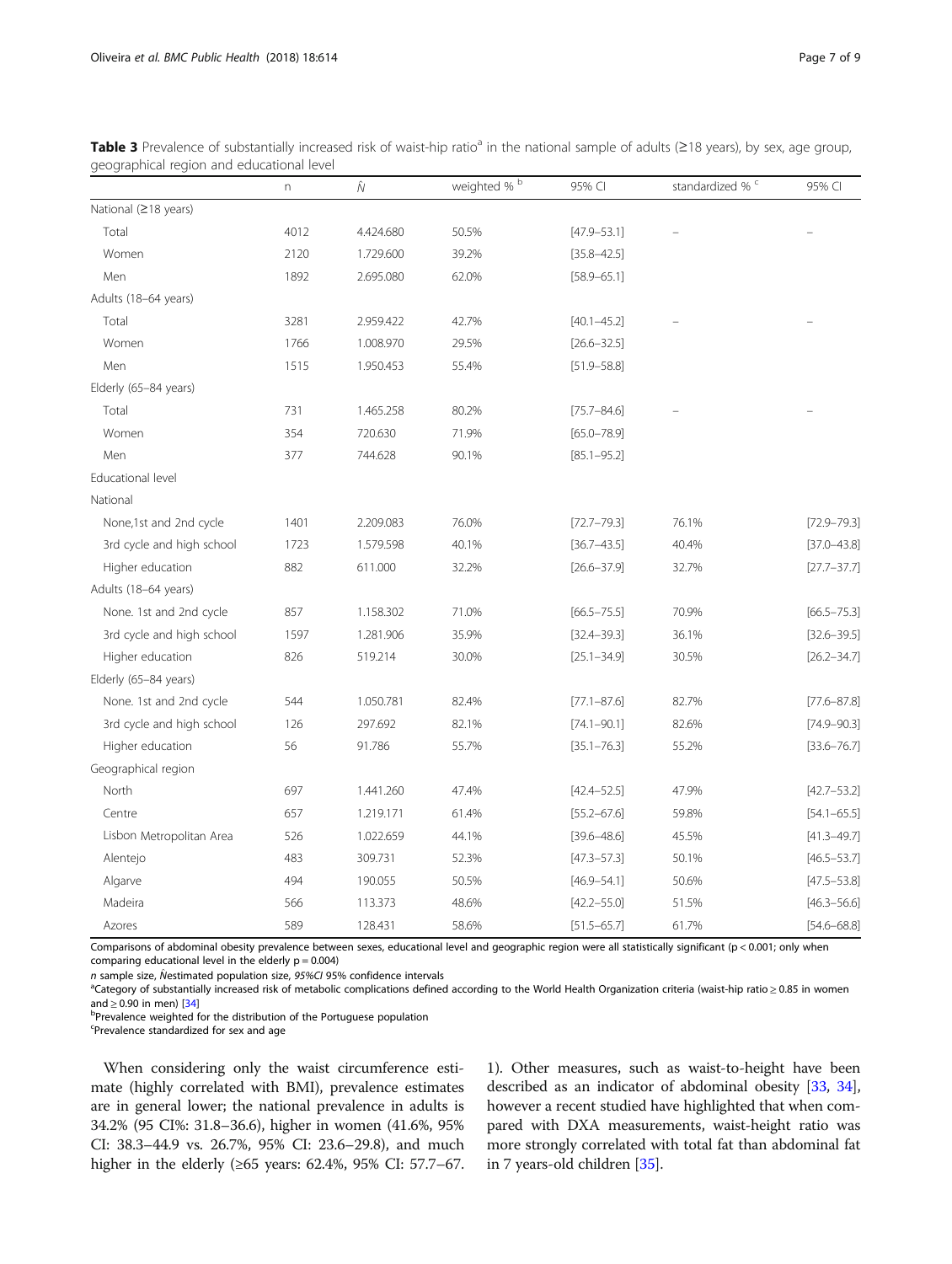<span id="page-7-0"></span>In our Survey, estimates for paediatric age showed that 7.7% of children and 8.7% of adolescents are obese and 17.3 and 23.6%, respectively, are pre-obese. The prevalence estimates in children are lower in comparison to the results from COSI – a surveillance system which collects comparable data across Europe each 2–3 years in school-aged children, from 6 to 8 years. The second round of the study conducted in 2009–2010 showed an obesity prevalence of 12.2 and 14.2%, in girls and boys, and for pre-obesity 24.0 and 17.3%, respectively [\[13](#page-8-0)]. These differences may be explained by the different age ranges, since the COSI have only evaluated school-aged children. Moreover, in their last report with results from the last round (2015–2016) [[36\]](#page-8-0), it was highlighted that the prevalence of childhood obesity is declining in Portugal. It was found a decline of 7.2% for pre-obesity and a decline of almost 4% for obesity between 2008 and 2016, which is a promising result.

Other national survey also conducted in 2009–2010 among 3 to 10-year-old children reported 8.2% of obesity and 19.7% of pre-obesity [[37\]](#page-8-0), but the classification was performed according to the International Obesity Task Force cut-offs, which hampers direct comparisons with our estimates based on the WHO criteria.

Among adolescents, the most updated estimates based on national surveys were based on self-reported weight and height from the HBSC/WHO 2014 survey [[15\]](#page-8-0), and therefore may be underestimated. The most recent national study collecting objective data in adolescents was performed in 2008 and showed lower prevalence of preobesity and obesity in boys, in comparison to our estimates, but higher estimates in girls [[16\]](#page-8-0). However, we are not able to explain if these differences reflect actual temporal trends in obesity prevalence or methodological differences between the studies, namely on sampling procedures and standardization of the estimates. Therefore, challenges in conducting national surveys should be deeply discussed, in order to overcome major limitations, such as the harmonization of methodologies and the relatively low participation rates, often described in population-based national surveys, such as the current one.

A report from WHO [[6](#page-8-0)] has set tools for Member States to determine and identify priority areas for action in the field of population-based prevention of childhood obesity. In Portugal, some programs have been established under the public action of the General Directorate of Health, promoting healthy lifestyles, namely eating habits and physical activity at early ages. Nonetheless, a more systematic and comprehensive approach, at the national level, should be define to tackle childhood obesity.

## Conclusions

Findings from this study provide national and regional updated knowledge on the distribution of measured anthropometrics according to sex, age, education and geographical region. It includes, for the first time, estimates of obesity prevalence for all age ranges of the population, using common standardized methodologies. It will serve as an important descriptive starting point for future follow-up surveys in specific target groups, and will assist public health officials with the information needed to provide official indicators at the European level. Public efforts should be done in order to assure a systematic surveillance system on obesity in Portugal, with comparable methodologies for different age groups.

## Additional files

[Additional file 1:](https://doi.org/10.1186/s12889-018-5480-z) Table S1. Prevalence of body mass index categories\*, by age groups and sex. (DOCX 17 kb)

[Additional file 2:](https://doi.org/10.1186/s12889-018-5480-z) Figure S1. Prevalence of obesity observed and estimated by a regression model\* from 3 months to 84 years. (DOCX 18 kb)

#### Abbreviations

BMI: Body mass index; CAPI: Computer-assisted personal interviewing; COSI: European Childhood Obesity Surveillance Initiative; HBSC: Health Behaviour in School-aged Children; IAN-AF 2015–2016 Survey: National Food, Nutrition and Physical Activity Survey, 2015–2016; INSEF: National Health Examination Survey with Physical Exam; WHO: World Health Organization

#### Acknowledgements

This study had institutional support from the General Directorate of Health (DGS), the Regional Health Administration Departments, the Central Administration of the Health System (ACSS), and from the European Food Safety Authority (CFT/EFSA/DCM/2012/01-C03). The researchers acknowledge all these institutions and persons involved in all phases of the Survey, as well as participants. A special thanks should be given to the colleagues Hugo Lopes (ACES Tâmega III – Vale do Sousa Norte) for the advice in anthropometric training and Ana Isabel Ribeiro (Institute of Public Health, University of Porto) for geographic information system analysis. Andreia Oliveira receives funds from an Investigator contract (IF/01350/2015), with FEDER funds, co-funded by the FCT and the POPH/FSE Program.

#### Funding

This Survey has received funding from the EEA Grants Program, Public Health Initiatives (PT06 - 000088SI3).

#### Authors' contributions

The IAN-AF 2015–2016 Survey was conducted by a Consortium, coordinated by CL. AO, MS, ER and DT are members of the Consortium and were involved in the design of the study, data analysis and discussion of main findings. AO and JA participated in the literature review and writing of the manuscript and DC and MS participated in data analysis. All authors read and approved the final version of the manuscript.

#### Ethics approval and consent to participate

Ethical approval was obtained from the National Commission for Data Protection, the Ethical Committee of the Institute of Public Health of the University of Porto and from the Ethical Commissions of the Regional Administrations of Health. All participants were asked to provide their written informed consent according to the Ethical Principles for Medical Research involving human subjects expressed in the Declaration of Helsinki and the national legislation. Written agreements from the parents were required for children and adolescents under 18 years old. Adolescents (10–17 years old) were also asked to sign the consent form together with their legal representative. All documents with identification data were treated separately and stored in a different dataset.